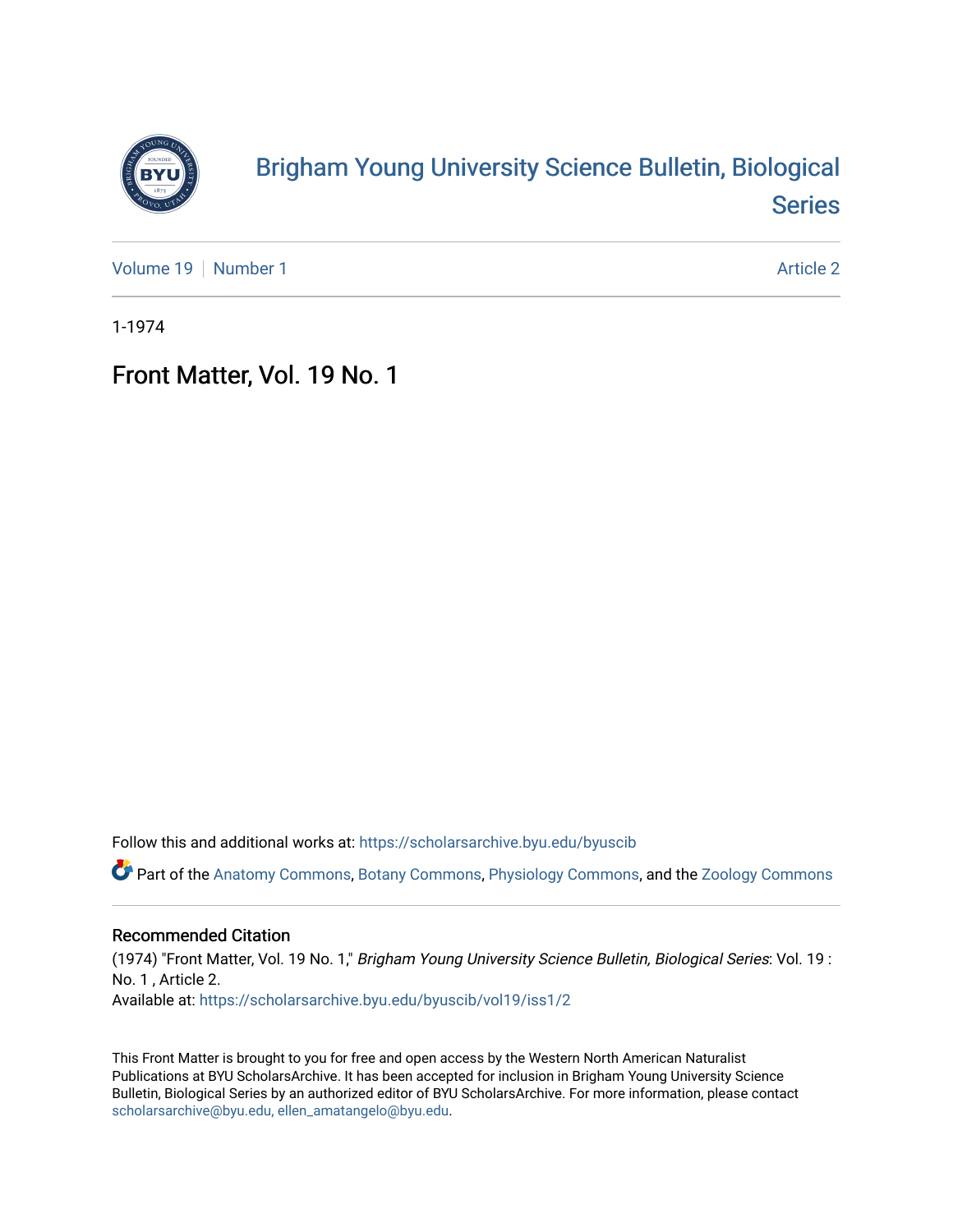

## Brigham Young University Science Bulletin

MUS. COMP. ZOOL. LIBRARY

MAR 4 1974

HARVARD **UNIVERSITY** 

# NEW SPECIES OF AMERICAN BARK BEETLES (SCOLYTIDAE: COLEOPTERA)

by

Stephen L. Wood

BIOLOGICAL SERIES — VOLUME XIX, NUMBER <sup>1</sup> JANUARY 1974 /ISSN 0068-1024